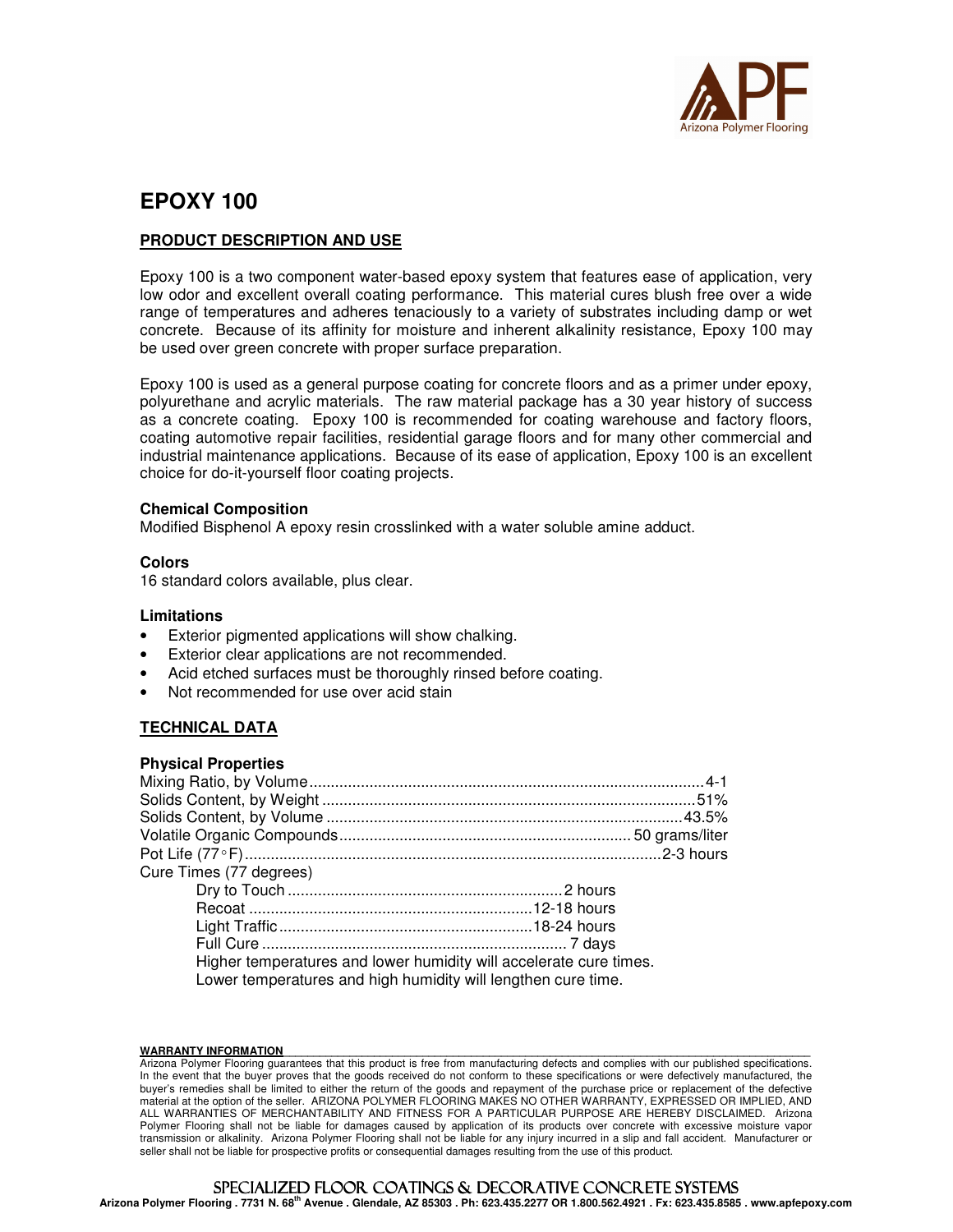### **Properties Performance**

| Adhesion to damp concrete (ASTM D-451) concrete fails before loss of bond |  |
|---------------------------------------------------------------------------|--|
| Tabor Abrasion - 1000 gm. load 1000 cycles, CS 17 wheel  60-65 mg. loss   |  |

#### **CHEMICAL AND STAIN RESISTANCE (ASTM D-1308 24 HOUR IMMERSION)**

#### **GENERAL INFORMATION**

#### **Moisture Vapor Emissions/Alkalinity Precautions**

All interior concrete floors not poured over an effective moisture vapor retarder are subject to possible moisture vapor transmission and related high levels of alkalinity that may lead to blistering and failure of the coating system. It is the coating applicator's responsibility to conduct calcium chloride and relative humidity probe testing to determine if excessive levels of vapor emissions or alkalinity are present before applying any coatings. These test kits are available from APF. Arizona Polymer Flooring and its sales agents will not be responsible for coating failures due to undetected moisture vapor emissions or related high levels of alkalinity.

#### **Surface Preparation**

Concrete must be cured 7 days and be clean, structurally sound, and free of wax, loose paint or curing compounds. Surface may be damp, but standing water should be removed. Concrete should be shotblasted, acid etched or diamond ground to achieve a minimum 5 mil profile. **If acid etched, use of a floor machine with a nylogrit brush is required. Do not allow the etching solution to dry on the concrete. Etched surface must be thoroughly rinsed. Pressure washing after etching is ideal. Do not neutralize with a base material.** Carefully follow the guidelines listed in the Arizona Polymer Flooring Surface Preparation Manual. If surface is prepared by diamond grinding, grind thoroughly to "open up" the surface. Vacuum concrete dust and rinse surface well. Previously coated surfaces must be mechanically cleaned and abraded with steel wool or 80 grit sandpaper.

#### **Mixing Instructions**

Mix only that amount of material that can be used in a 2-3 hour period. In very hot weather it is advisable to mix smaller batches to ensure good flow and workability. Because color change can occur as mixed material advances into its pot life, when using as a pigmented finish coat, mix only that amount of material than can be used in 1 hour. Premix Part A before blending with Part B. Combining ratio is 4 Parts A to 1 Part B. **Proportion the amounts carefully and mix for 2 full minutes using a low speed drill, scraping the bottom and sides of the mixing vessel. 15-20% water must be added to achieve a low application viscosity. A common mixing ratio is 4A:1B:1 water.**